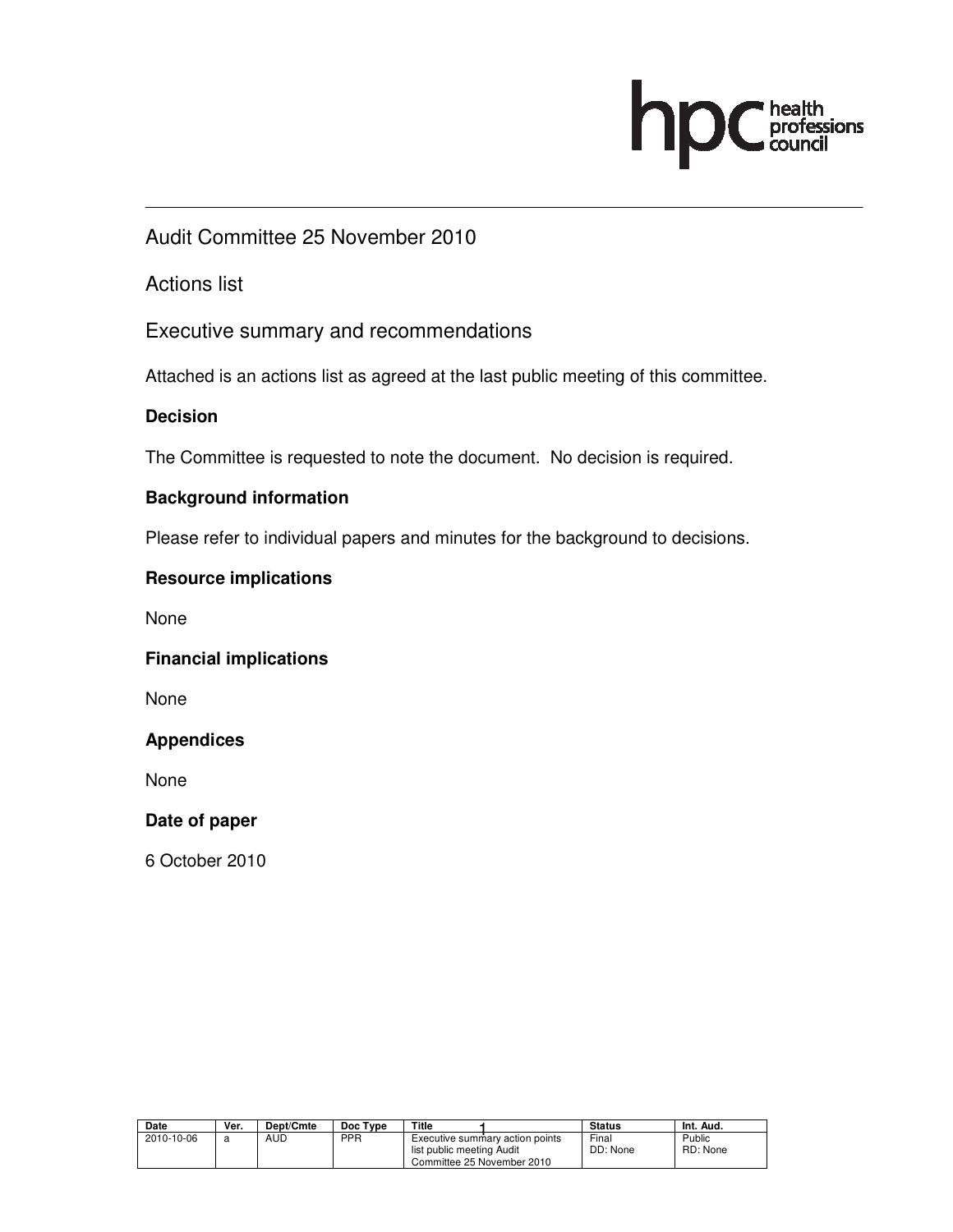# **Action points**

# **Audit Committee - Public meeting**

|                | 23 September 2010                                                                                                                                                                                                                                                                                                                                             |                         |                  |                                                                                                                                                 |  |  |  |
|----------------|---------------------------------------------------------------------------------------------------------------------------------------------------------------------------------------------------------------------------------------------------------------------------------------------------------------------------------------------------------------|-------------------------|------------------|-------------------------------------------------------------------------------------------------------------------------------------------------|--|--|--|
|                | <b>Action point</b><br>(and location in the minutes)                                                                                                                                                                                                                                                                                                          | For the<br>attention of | <b>Action by</b> | <b>Comments</b>                                                                                                                                 |  |  |  |
| 1              | <b>Business Process Improvement report:</b><br>Committee agreed that future reports<br>should include a brief summary of<br>corrective and preventive actions under<br>the quality management system, to<br>show how it benefited HPC's<br>stakeholders.<br>(6.4)                                                                                             | <b>RD</b>               | Ongoing          |                                                                                                                                                 |  |  |  |
| $\overline{2}$ | Internal audit workplan:<br>Committee agreed that it should review<br>the workplan at its next meeting, in the<br>light of progress on transfer of functions<br>from the General Social Care Council to<br>HPC and progress on the regulation of<br>psychotherapists and counsellors.<br>(10.3)                                                               | CB                      | 25 November 2010 | See further<br>paper on agenda<br>for 25 November<br>2010.                                                                                      |  |  |  |
| 3              | Review of the Audit Committee's<br>effectiveness:<br>Committee agreed to give positive<br>responses to questions on the checklist.<br>A member would welcome guidance on<br>a suitable training course.<br>(11.3)                                                                                                                                             | CB                      | 25 November 2010 | The Secretary to<br>Committee has<br>given guidance<br>to the member<br>on suitable<br>training courses<br>which are due to<br>be held in 2011. |  |  |  |
| 4              | Audit Committee terms of reference:<br>Committee agreed that the Executive<br>should review suggested amendments<br>against the terms of reference for the<br>Finance and Resources Committee (to<br>ensure that there was no overlap or<br>conflict) and against the model terms of<br>reference for an audit committee set out<br>by HM Treasury.<br>(12.4) | CB                      | 25 November 2010 | See further<br>paper on agenda<br>for 25 November<br>2010.                                                                                      |  |  |  |

| Date       | Ver. | <b>Dept/Cmte</b> | Doc Type | Title                                                                                      | <b>Status</b>     | Int. Aud.          |
|------------|------|------------------|----------|--------------------------------------------------------------------------------------------|-------------------|--------------------|
| 2010-10-06 | a    | AUD              | PPR      | Executive summary action points<br>list public meeting Audit<br>Committee 25 November 2010 | Final<br>DD: None | Public<br>RD: None |